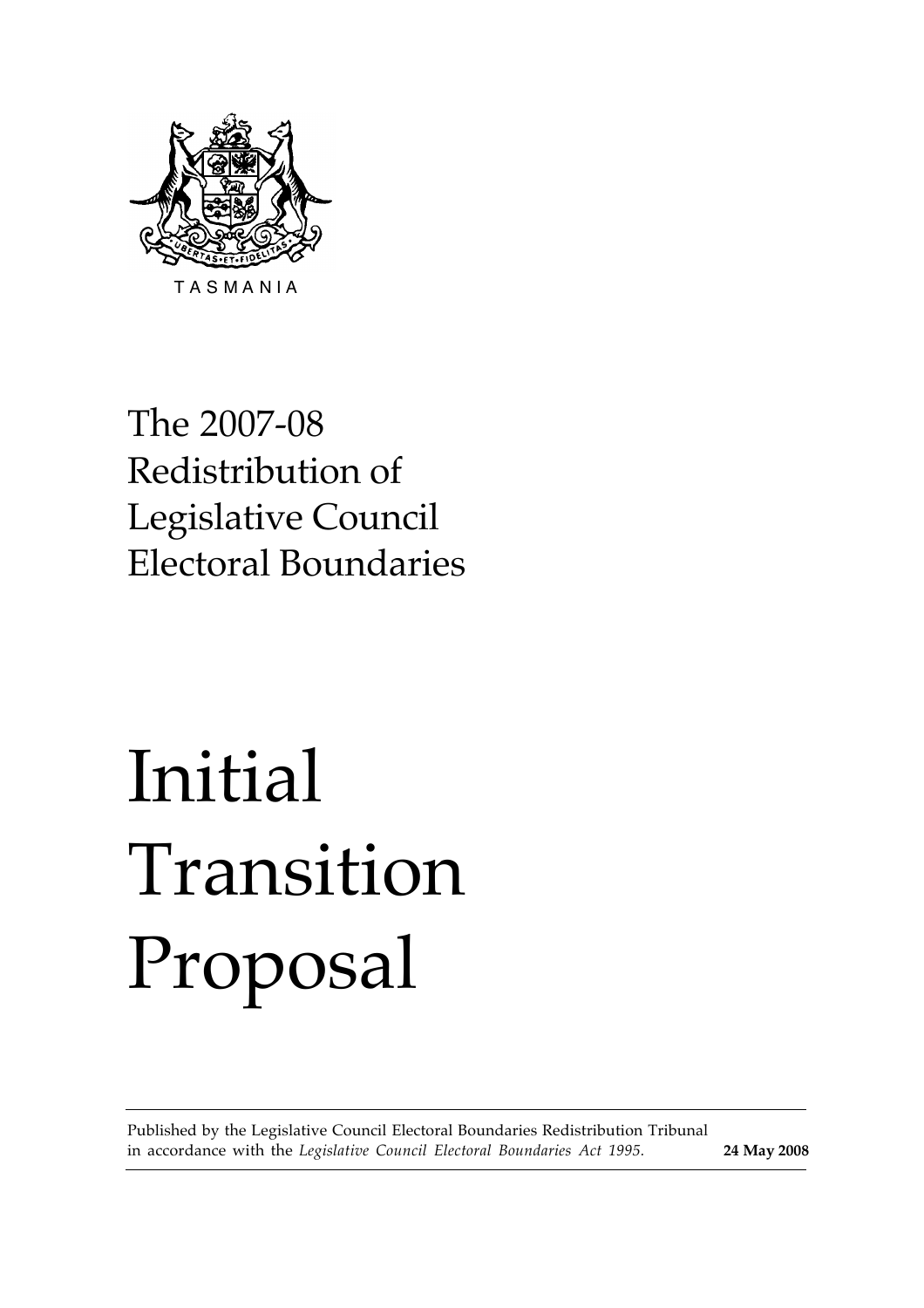

# **Legislative Council Electoral Boundaries Redistribution Tribunal**

| Chairperson    | Mr Richard Bingham                                                        |
|----------------|---------------------------------------------------------------------------|
| <b>Members</b> | Ms Liz Gillam<br>Mr Peter Murphy<br>Ms Cassandra Short<br>Mr Bruce Taylor |

Assistant Mr Julian Type

Level 2 Telstra Centre 70 Collins Street Hobart Reply Paid 300 GPO Box 300 HOBART TAS 7001

| Freecall 1 800 801 701                             |                  |
|----------------------------------------------------|------------------|
| Phone 03 6233 2936                                 | Fax 03 6224 0217 |
| Email <u>lcredistribution@electoral.tas.gov.au</u> |                  |
| Website <u>www.electoral.tas.gov.au</u>            |                  |

*Note: The Redistribution Committee and Tribunal are statutory bodies independent of the Tasmanian Electoral Commission (TEC). The TEC provides secretarial and administrative support to the Committee and Tribunal.*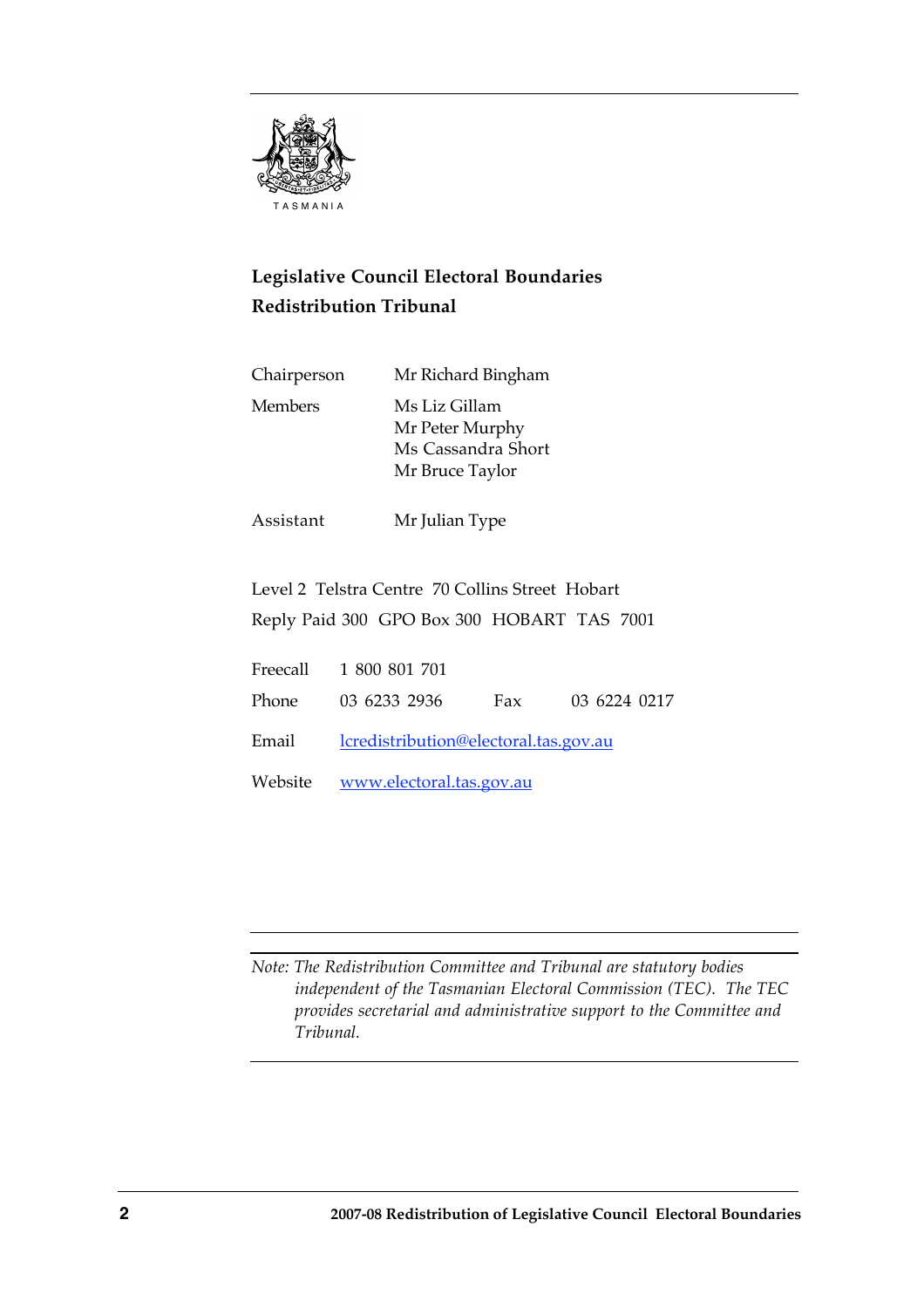# Summary of the New Divisions — Determined 10 May 2008

| Name of<br>Proposed<br><b>Division</b>      | Area (sq<br>km)      | Actual<br>30 September<br>2007<br>Enrolment | % difference<br>from Quota*<br>(23 183) | Projected<br>30 September<br>2012<br><b>Enrolment</b> | %<br>difference<br>from ADE*<br>(24084) |
|---------------------------------------------|----------------------|---------------------------------------------|-----------------------------------------|-------------------------------------------------------|-----------------------------------------|
| Apsley                                      | 19 204.33            | 22 6 65                                     | $-2.2$                                  | 23 2 26                                               | $-3.6$                                  |
| Derwent                                     | 8760.90              | 23 391                                      | 0.9                                     | 25 14 6                                               | 4.4                                     |
| Elwick                                      | 103.49               | 25 010                                      | 7.9                                     | 24 6 68                                               | 2.4                                     |
| Hobart<br>(formerly Wellington)             | 50.33                | 23 4 48                                     | 1.1                                     | 24 163                                                | 0.3                                     |
| Huon                                        | 6640.26 <sup>1</sup> | 22 3 54                                     | $-3.6$                                  | 23738                                                 | $-1.4$                                  |
| Launceston<br>(formerly Paterson)           | 52.63                | 23 012                                      | $-0.7$                                  | 24 24 6                                               | 0.7                                     |
| Mersey                                      | 237.43               | 22 918                                      | $-1.1$                                  | 23 390                                                | $-2.9$                                  |
| Montgomery                                  | 1 4 4 5 . 9 5        | 23 5 81                                     | 1.7                                     | 24 360                                                | 1.1                                     |
| Murchison                                   | 19 675.25            | 23 798                                      | 2.7                                     | 24 304                                                | 0.9                                     |
| Nelson                                      | 87.22                | 21 70 6                                     | $-6.4$                                  | 22 9 49                                               | $-4.7$                                  |
| Pembroke                                    | 54.94                | 24 3 21                                     | 4.9                                     | 24 875                                                | 3.3                                     |
| Rosevears                                   | 799.63               | 23 183                                      | 0.0                                     | 24 189                                                | 0.4                                     |
| Rumney                                      | 1668.16              | 23 3 16                                     | 0.6                                     | 24 9 14                                               | 3.4                                     |
| <b>Western Tiers</b><br>(formerly Rowallan) | 9849.10              | 22 147                                      | $-4.5$                                  | 23 503                                                | $-2.4$                                  |
| Windermere                                  | 816.36               | 22 892                                      | $-1.3$                                  | 23 5 95                                               | $-2.0$                                  |
| <b>TOTAL</b>                                |                      | 347742                                      |                                         | 361 266                                               |                                         |

\*Quota = Average Council Divisional Enrolment as at 30 September 2007, rounded to the nearest integer

\*ADE = Projected Average Council Divisional Enrolment for 30 September 2012, rounded to the nearest integer

 $\overline{a}$ 

<sup>&</sup>lt;sup>1</sup> Includes a value of 124 sq km for Macquarie Island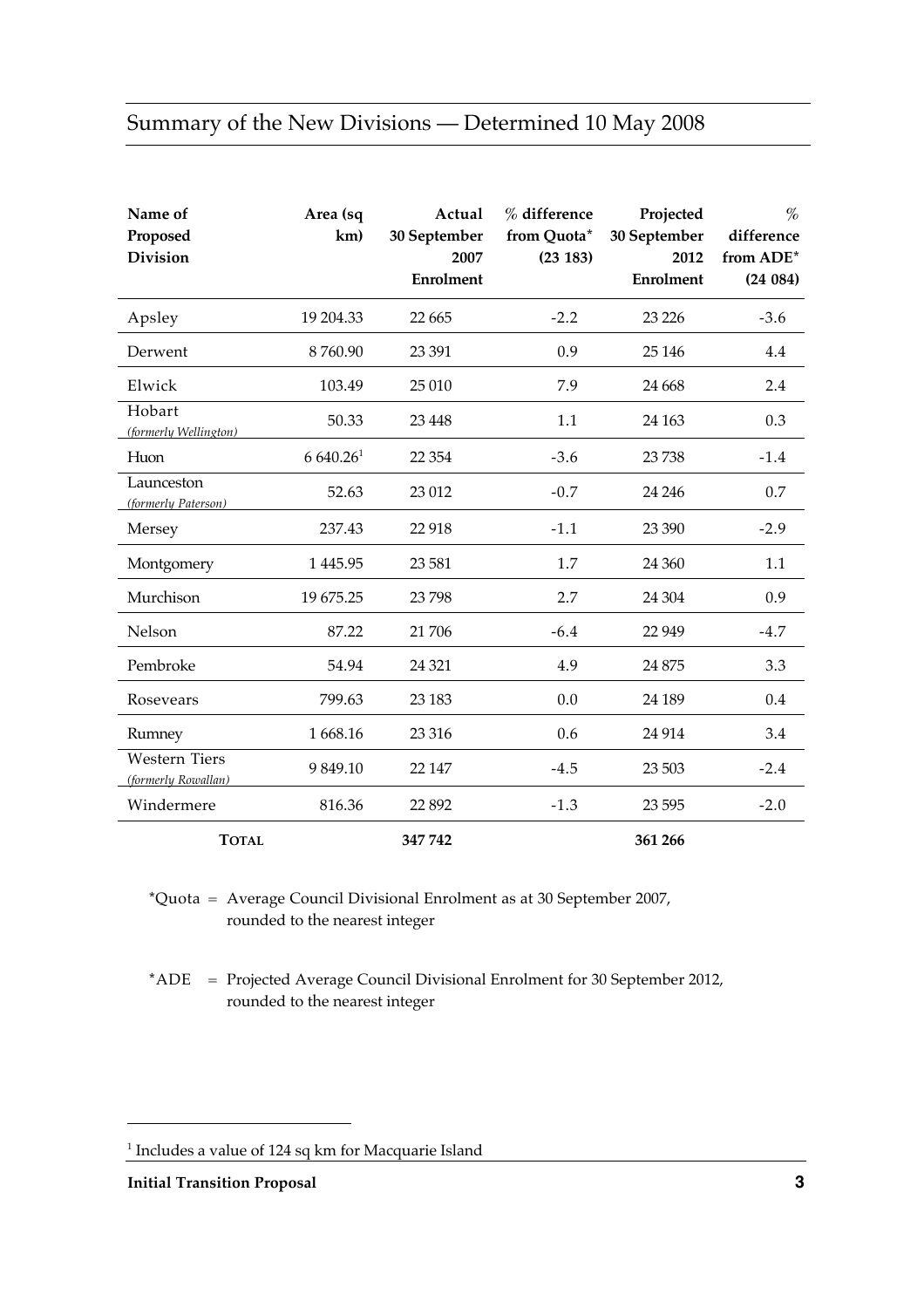# Section 29H Notice

# **Initial Transition Proposal**

The Redistribution Tribunal invites public attention to its Initial Transition Proposal as shown on the following pages. Further copies are available for perusal and supply from our designated public offices (*Service* Tasmania) or by contacting the redistribution secretariat on the freecall number shown on page 2 of this booklet.

### **Comments, Suggestions or Objections**

Within the period of 14 days after this publication, a person or organisation may lodge with the Redistribution Tribunal a written comment, suggestion or objection in relation to the Initial Transition Proposal.

### **Written submissions relating to the Initial Transition Proposal must be lodged by no later than 5:00PM on Monday 9 June 2008.**

Written submissions can be sent to the Redistribution Tribunal by post, facsimile or email at the addresses shown on page 2 of this booklet.

# **Public Hearing**

The Redistribution Tribunal is to hold an inquiry, the subject of which is to be —

*"Comments, suggestions or objections received in relation to the Initial Transition Proposal relating to transition arrangements to implement the redistribution of the State in respect of the Legislative Council."*

### **The public hearing will commence at 10am on Wednesday 11 June 2008 on the 2nd floor, Telstra Centre, 70 Collins St, Hobart**

Those people or organisations wishing to be heard at the inquiry are asked to contact the redistribution secretariat as soon as possible.

### **Access to Submissions**

Copies of all written submissions received will be sent to all those who make a submission and/or wish to be heard. They are also available to members of the public from our designated public offices (*Service* Tasmania), the Tasmanian Electoral Commission, and will be put on the Tasmanian Electoral Commission's website as they are received.

Further information on the transition process is available from the Assistant, Mr Julian Type, who may be contacted on the freecall number shown on page 2 of this booklet.

# **Transition Arrangements Process**

The Redistribution Tribunal determined the names and boundaries of the 15 Legislative Council divisions on 10 May 2008.

The Tribunal is required to determine the allocation of members to the new Legislative Council divisions, the periodical cycle of elections, and other matters, if any, associated with the implementation of the redistribution.

The Tribunal invited any person to make a written submission, or to appear before the Tribunal at a public hearing, in relation to the transition arrangements. No person made a submission or requested to appear at the public hearing. The Tribunal now publishes its Initial Transition Proposal in accordance with Section 29F(1) of the *Legislative Council Electoral Boundaries Act 1995.*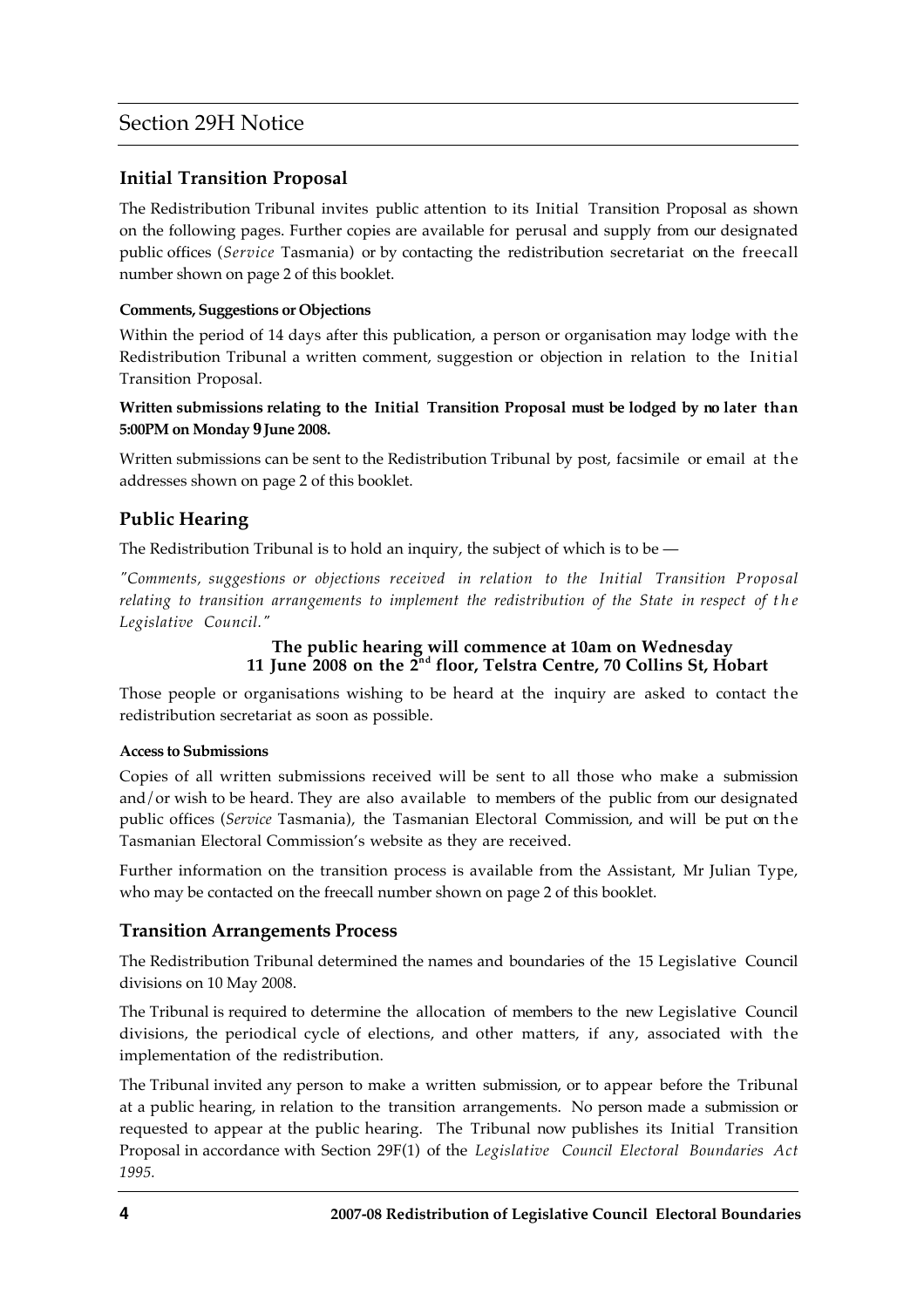The Tribunal intends, as necessary, to conduct a hearing into matters relating to its Initial Transition Proposal on 4 June 2008. The Redistribution Tribunal will then make and publish a Final Transition Determination as soon as practicable after the completion of its deliberations.

Richard Bingham Chairperson of the Redistribution Tribunal 24 May 2008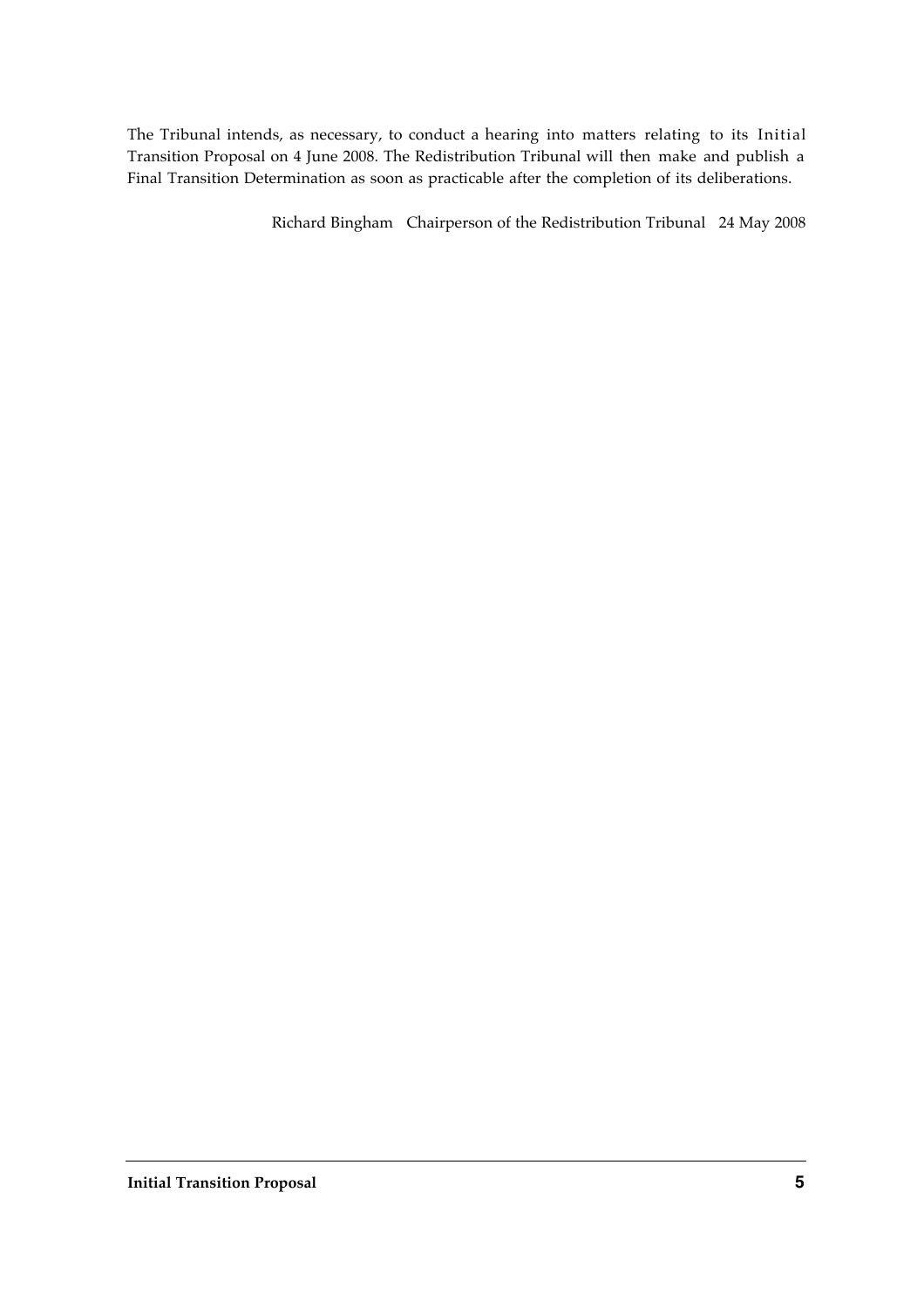# Initial Transition Proposal by the Redistribution Tribunal

*The initial proposal by the Redistribution Tribunal is to make a determination as follows:*

# **PART 1—PRELIMINARY**

# **Commencement**

**1** This determination takes effect on the date of its publication in the *Gazette*.

# **Interpretation**

**2** In this determination, unless the contrary intention appears—

**"allocated Member"** of the Council means a Member of the Council who is allocated to a Council division under this determination;

**"Council"** means the Legislative Council of the Parliament of Tasmania;

**"Council division"** means an electoral division for the return of a Member to the Council determined on the last redistribution of the State into Council divisions on 6 February 1999 under the *Legislative Council Electoral Boundaries Act 1995*;

**"Member"** means a Member of the Council;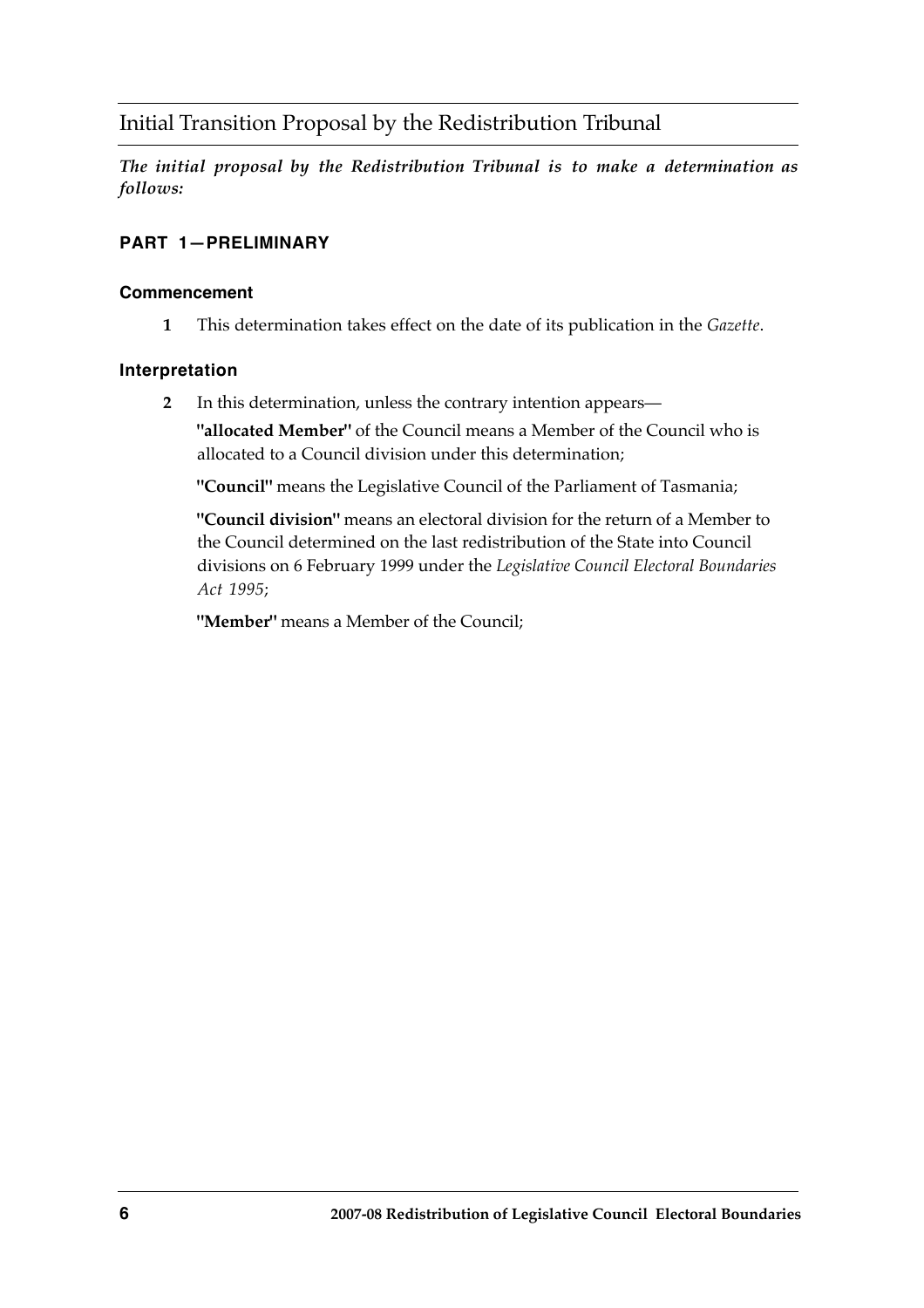# **PART 2—REPRESENTATION OF NEW LEGISLATIVE COUNCIL DIVISIONS**

### **Allocation of Members to Legislative Council divisions**

**3** (1) With effect from the date of this publication in the *Gazette* the following Members of the Council are allocated to Council divisions in accordance with the following table—

| <b>Council division</b> | <b>Allocated Member</b>      |
|-------------------------|------------------------------|
|                         | Apsley Hon TV Rattray-Wagner |
|                         |                              |
|                         |                              |
|                         |                              |
|                         |                              |
|                         |                              |
|                         |                              |
|                         |                              |
|                         |                              |
|                         |                              |
|                         |                              |
|                         |                              |
|                         |                              |
|                         |                              |
|                         |                              |

(2) A Member of the Council allocated to a particular Council division under subclause (1) is taken to have been elected for, and is to represent, the relevant Council division.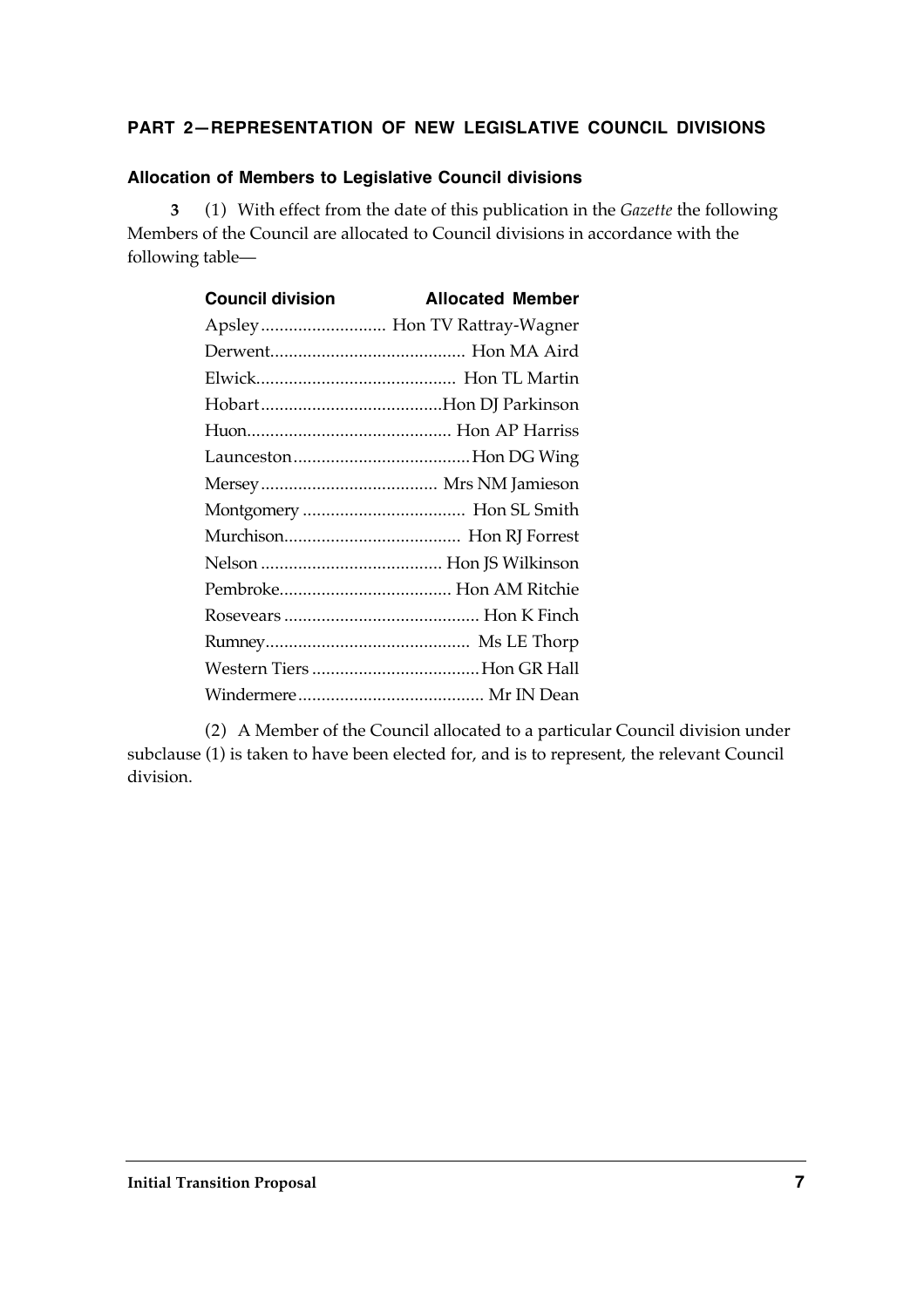# **PART 3—CYCLE OF PERIODICAL ELECTIONS**

### **Periodical elections**

**4** A periodical election is to be held for a Council division in the year of the first periodical election specified in the following table and thereafter in each sixth year after the last periodical election for that Council division—

| <b>Council</b> | Year of first       |
|----------------|---------------------|
| division       | periodical election |
|                |                     |
|                |                     |
|                |                     |
|                |                     |
|                |                     |
|                |                     |
|                |                     |
|                |                     |
|                |                     |
|                |                     |
|                |                     |
|                |                     |
|                |                     |
|                |                     |
|                |                     |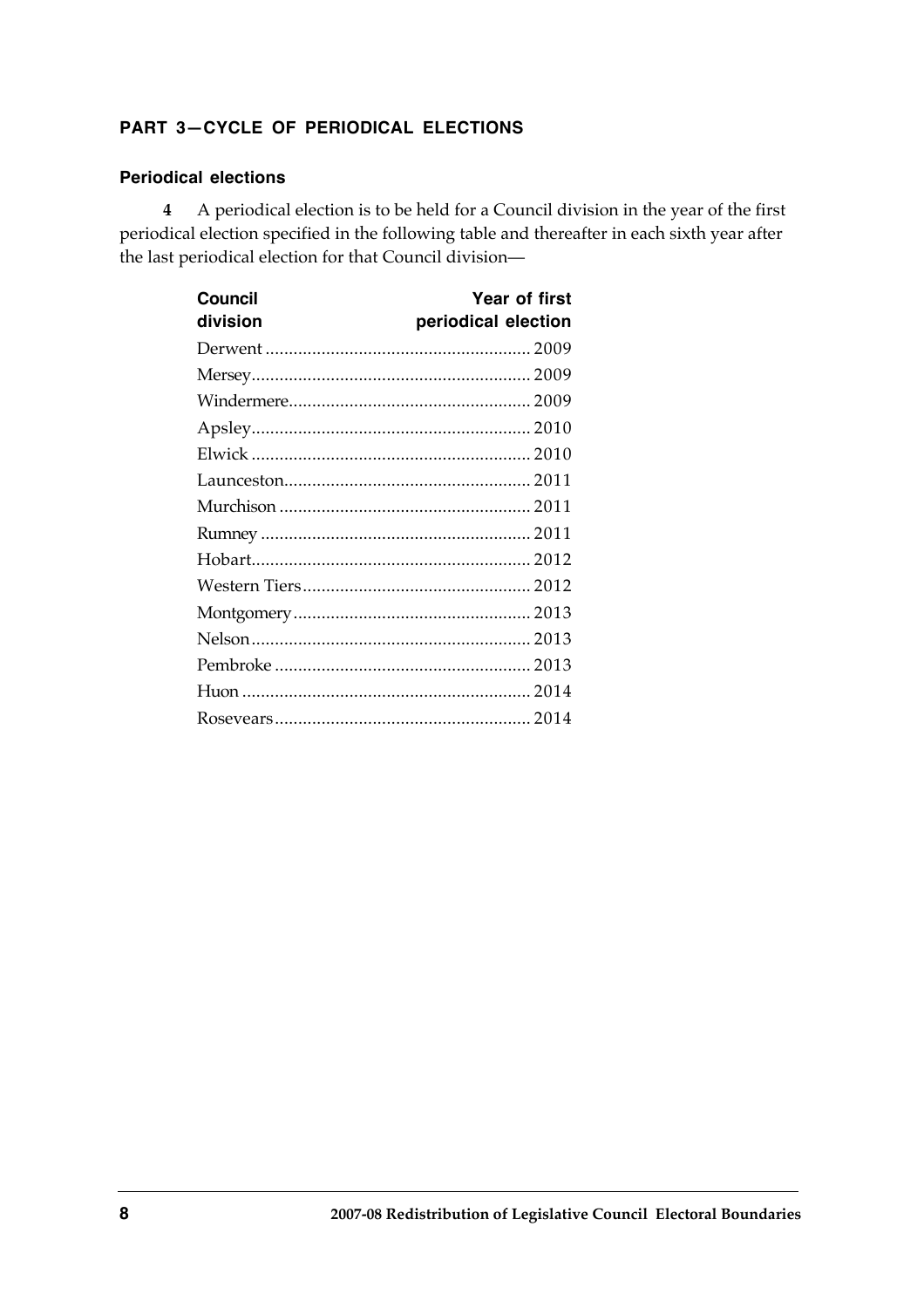# Initial Transition Proposal—Reasons

Sections 29A to 29L of the *Legislative Council Electoral Boundaries Act 1995* require the Redistribution Tribunal to determine transition arrangements to implement a redistribution. A number of the powers in Section 29A were relevant to the reduction from 19 to 15 of the number of members of the Legislative Council in 1999, but do not need to be exercised in relation to the 2007- 08 redistribution.

The task facing the present Tribunal is to allocate members to divisions in accordance with section 29A(5)(a), and to establish the periodical cycle of elections in accordance with Section  $29A(5)(d)$ .

The allocation of members to divisions can be readily achieved using the principle stated in Section 29A(9)(d) "that a member will generally be allocated to a new Council division where the electors from the member's current division comprise the greater number of electors in the new division."

The table at Appendix I shows that Hobart is the division most affected by the redistribution, yet is still 84.3% comprised of its original electors. All members can therefore be allocated a new division where their former electors comprise between 84% and 100% of their new constituents.

The principles stated in Sections 29A(9)(a)-(c), dealing with the continuity of members' terms, continuity of representation, and non-concurrent elections in contiguous divisions, also make retention of the current election cycle desirable.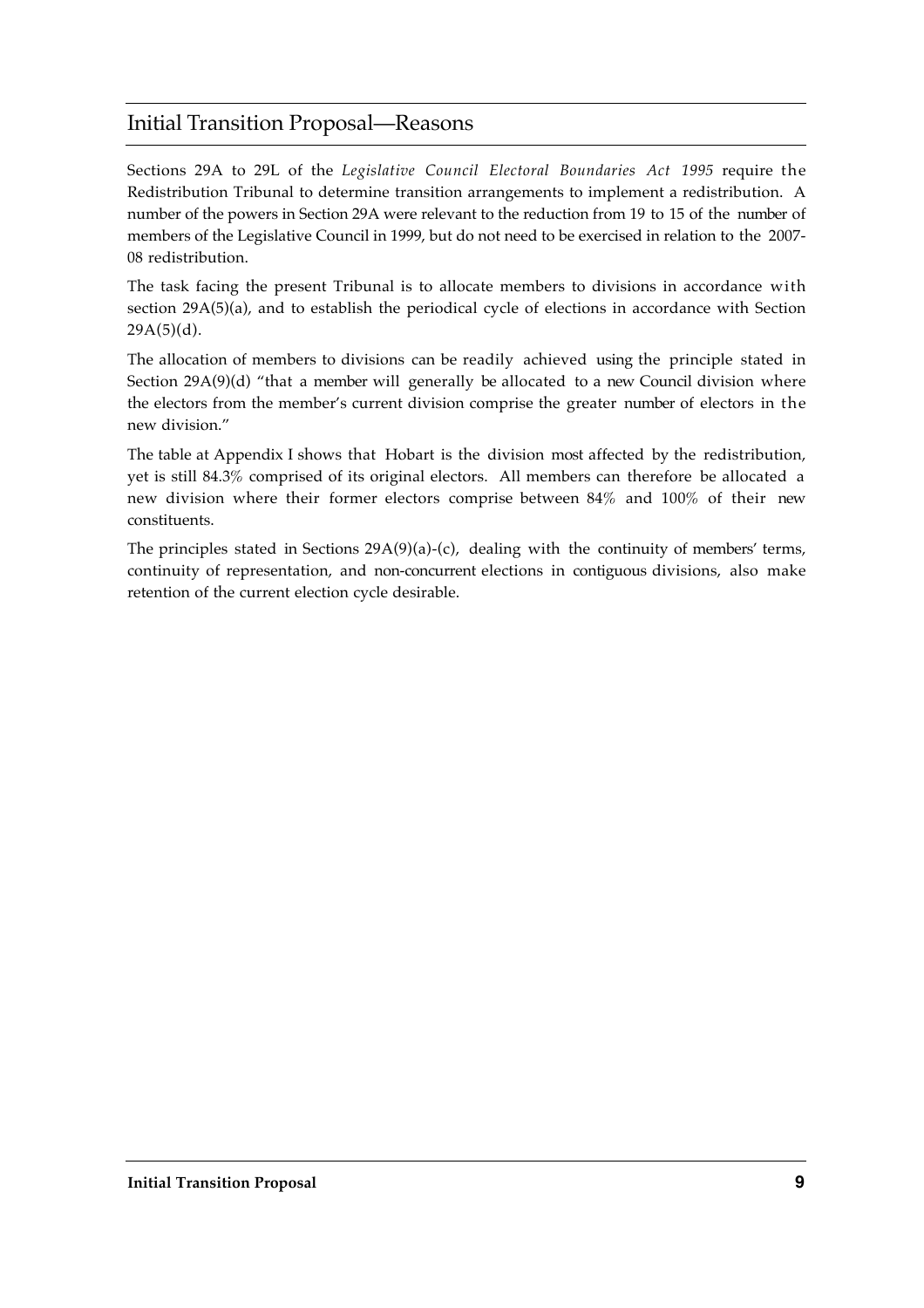# Appendix I Composition of new Divisions

Note: The figure alongside the name of each division represents the percentage of electors from the previous division contained in the new division as at 30 September 2007.

### **DIVISION OF APSLEY: 98.2% DIVISION OF HUON: 100%**

| Previous Divisions   | Actual<br>Enrolment<br>30 September 2007 | Projected<br>Enrolment<br>30 September<br>2012 | Previous Divisions | Actual<br>Enrolment<br>30 September 2007 | Projected<br>Enrolment<br>30 Septemb<br>2012 |
|----------------------|------------------------------------------|------------------------------------------------|--------------------|------------------------------------------|----------------------------------------------|
| Division of Apsley   | 22 268                                   | 22 821                                         | Division of Huon   | 22 354                                   | 23 738                                       |
| Division of Derwent  | 149                                      | 157                                            | Total              | 22 354                                   | 23 738                                       |
| Division of Rowallan | 248                                      | 248                                            |                    |                                          |                                              |
| Total                | 22 665                                   | 23 226                                         |                    |                                          |                                              |

| Previous Divisions  | Actual<br>Enrolment<br>30 September 2007 | Projected<br>Enrolment<br>30 September<br>2012 | Previous Divisions   | Actual<br>Enrolment<br>30 September 2007 | Projected<br>Enrolment<br>30 Septemb<br>2012 |
|---------------------|------------------------------------------|------------------------------------------------|----------------------|------------------------------------------|----------------------------------------------|
| Division of Derwent | 23 391                                   | 25 146                                         | Division of Paterson | 23 012                                   | 24 24 6                                      |
| Total               | 23 391                                   | 25 146                                         | Total                | 23 012                                   | 24 246                                       |
|                     |                                          |                                                |                      |                                          |                                              |

| Previous Divisions     | Actual<br>Enrolment<br>30 September 2007 | Projected<br>Enrolment<br>30 September<br>2012 | Previous Divisions | Actual<br>Enrolment<br>30 September 2007 | Projected<br>Enrolment<br>30 Septemb<br>2012 |
|------------------------|------------------------------------------|------------------------------------------------|--------------------|------------------------------------------|----------------------------------------------|
| Division of Elwick     | 21 788                                   | 21 570                                         | Division of Mersey | 22 918                                   | 23 390                                       |
| Division of Wellington | 3 2 2 2 2                                | 3 0 9 8                                        | Total              | 22 918                                   | 23 390                                       |
| Total                  | 25 010                                   | 24 668                                         |                    |                                          |                                              |

*(formerly Wellington)*

| Previous Divisions     | Actual<br>Enrolment<br>30 September 2007 | Projected<br>Enrolment<br>30 September<br>2012 | Previous Divisions     | Actual<br>Enrolment<br>30 September 2007 | Projected<br>Enrolment<br>30 Septemb<br>2012 |
|------------------------|------------------------------------------|------------------------------------------------|------------------------|------------------------------------------|----------------------------------------------|
| Division of Wellington | 19 776                                   | 20 339                                         | Division of Montgomery | 23 581                                   | 24 360                                       |
| Division of Nelson     | 3 5 9 2                                  | 3 7 4 3                                        | Total                  | 23 581                                   | 24 360                                       |
| Division of Elwick     | 80                                       | 81                                             |                        |                                          |                                              |
| Total                  | 23 448                                   | 24 163                                         |                        |                                          |                                              |

| Previous Divisions | Actual<br>Enrolment<br>30 September 2007 30 September | Projected<br>Enrolment<br>2012 |
|--------------------|-------------------------------------------------------|--------------------------------|
| Division of Huon   | 22 354                                                | 23 738                         |
| Total              | 22 354                                                | 23 738                         |

# **Division of DERWENT: 100% Division of LAUNCESTON: 100%**

*(formerly Paterson)*

| Previous Divisions   | Actual<br>Enrolment<br>30 September 2007 30 September | Projected<br>Enrolment<br>2012 |
|----------------------|-------------------------------------------------------|--------------------------------|
| Division of Paterson | 23 012                                                | 24 246                         |
| Total                | 23 012                                                | 24 246                         |

# **Division of ELWICK: 87.1% Division of MERSEY: 100%**

| Previous Divisions | Actual<br>Enrolment<br>30 September 2007 30 September | Projected<br>Enrolment<br>2012 |
|--------------------|-------------------------------------------------------|--------------------------------|
| Division of Mersey | 22 918                                                | 23 390                         |
| Total              | 22 918                                                | 23 390                         |

# **Division of HOBART: 84.3%% Division of MONTGOMERY: 100%**

| Previous Divisions     | Actual<br>Enrolment<br>30 September 2007 | Projected<br>Enrolment<br>30 September<br>2012 |
|------------------------|------------------------------------------|------------------------------------------------|
| Division of Montgomery | 23 581                                   | 24 360                                         |
| Total                  | 23 581                                   | 24 360                                         |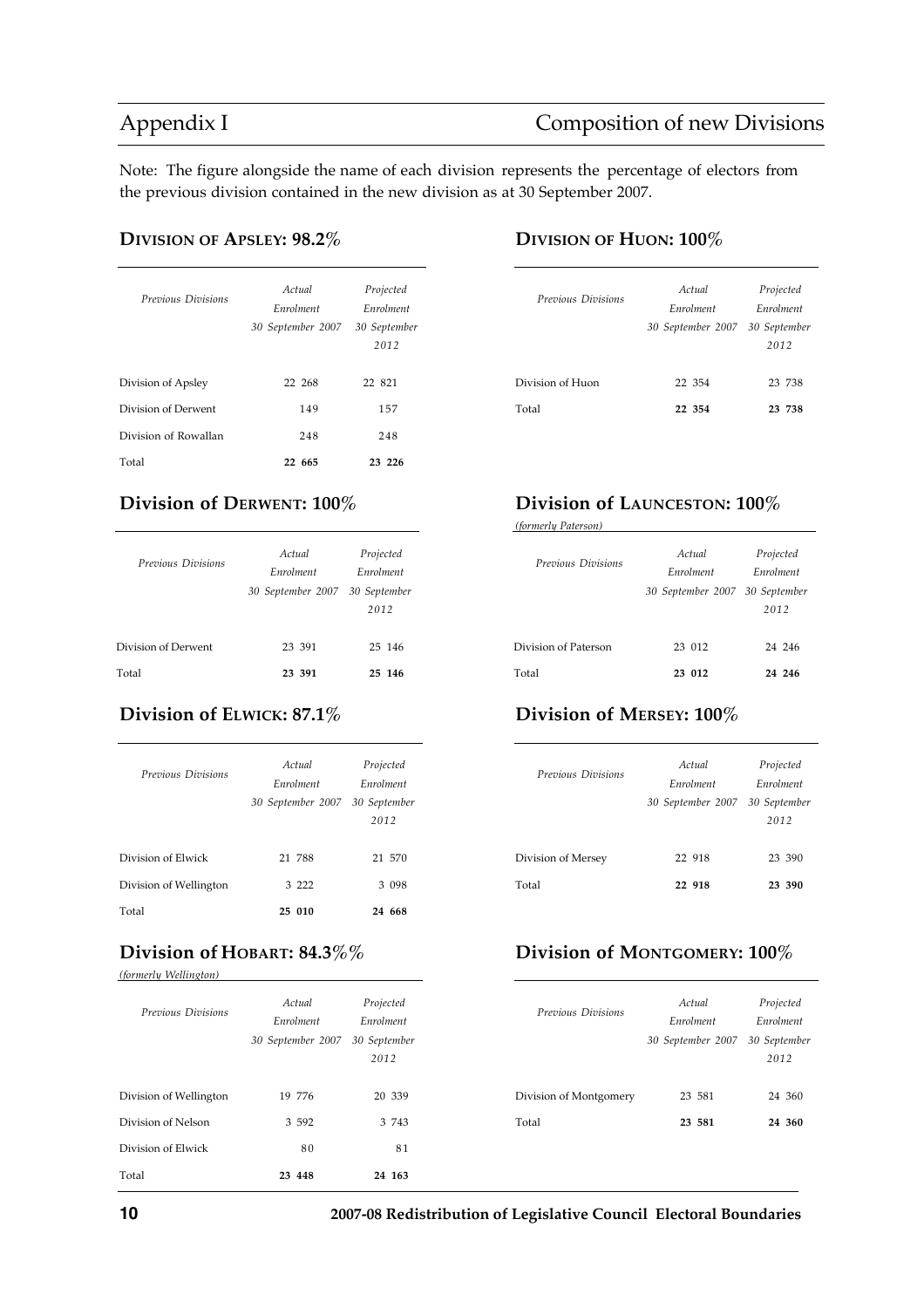# **Division of MURCHISON: 100% Division of RUMNEY: 98.3%**

| Previous Divisions    | Actual<br>Enrolment<br>30 September 2007 | Projected<br>Enrolment<br>30 September<br>2012 | Previous Divisions  | Actual<br>Enrolment<br>30 September 2007 | Projecte<br>Enrolmen<br>30 Septem<br>2012 |
|-----------------------|------------------------------------------|------------------------------------------------|---------------------|------------------------------------------|-------------------------------------------|
| Division of Murchison | 23 798                                   | 24 304                                         | Division of Rumney  | 22 831                                   | 24 352                                    |
| Total                 | 23 798                                   | 24 304                                         | Division of Derwent | 485                                      | 562                                       |

| Previous Divisions | Actual<br>Enrolment<br>30 September 2007 | Projected<br>Enrolment<br>30 September<br>2012 | Previous Divisions   | Actual<br>Enrolment<br>30 September 2007 | Projecte<br>Enrolmen<br>30 Septem<br>2012 |
|--------------------|------------------------------------------|------------------------------------------------|----------------------|------------------------------------------|-------------------------------------------|
| Division of Nelson | 19 951                                   | 21 105                                         | Division of Rowallan | 21 279                                   | 22519                                     |
| Division of Huon   | 1 755                                    | 1 844                                          | Division of Paterson | 868                                      | 984                                       |
| Total              | 21 706                                   | 22 949                                         | Total                | 22 147                                   | 23 503                                    |

 $\overline{\phantom{a}}$  . The contract of  $\overline{\phantom{a}}$  ,  $\overline{\phantom{a}}$  ,  $\overline{\phantom{a}}$  ,  $\overline{\phantom{a}}$  ,  $\overline{\phantom{a}}$  ,  $\overline{\phantom{a}}$  ,  $\overline{\phantom{a}}$  ,  $\overline{\phantom{a}}$  ,  $\overline{\phantom{a}}$  ,  $\overline{\phantom{a}}$  ,  $\overline{\phantom{a}}$  ,  $\overline{\phantom{a}}$  ,  $\overline{\phantom{a}}$  ,  $\overline{\phantom{a$ 

| Previous Divisions   | Actual<br>Enrolment<br>30 September 2007 | Projected<br>Enrolment<br>30 September<br>2012 | Previous Divisions     | Actual<br>Enrolment<br>30 September 2007 | Projected<br>Enrolment<br>30 Septemb<br>2012 |
|----------------------|------------------------------------------|------------------------------------------------|------------------------|------------------------------------------|----------------------------------------------|
| Division of Pembroke | 23 377                                   | 23 928                                         | Division of Windermere | 22 254                                   | 22 963                                       |
| Division of Rumney   | 521                                      | 535                                            | Division of Apsley     | 638                                      | 632                                          |
| Division of Derwent  | 423                                      | 412                                            | Total                  | 22 892                                   | 23 595                                       |
| Total                | 24 321                                   | 24 875                                         |                        |                                          |                                              |

### **Division of ROSEVEARS: 99.4%**

| Previous Divisions    | Actual<br>Enrolment<br>30 September 2007 30 September | Projected<br>Enrolment<br>2012 |
|-----------------------|-------------------------------------------------------|--------------------------------|
| Division of Rosevears | 23 036                                                | 24 025                         |
| Division of Rowallan  | 147                                                   | 164                            |
| Total                 | 23 183                                                | 24 189                         |

| Previous Divisions  | Actual<br>Enrolment<br>30 September 2007 | Projected<br>Enrolment<br>30 September<br>2012 |
|---------------------|------------------------------------------|------------------------------------------------|
| Division of Rumney  | 22 831                                   | 24 352                                         |
| Division of Derwent | 485                                      | 562                                            |
| Total               | 23 316                                   | 24 914                                         |

# **Division of NELSON: 92.1% Division of WESTERN TIERS: 96.1%**

*(formerly Rowallan)*

| Previous Divisions   | Actual<br>Enrolment<br>30 September 2007 | Projected<br>Enrolment<br>30 September<br>2012 |
|----------------------|------------------------------------------|------------------------------------------------|
| Division of Rowallan | 21 279                                   | 22519                                          |
| Division of Paterson | 868                                      | 984                                            |
| Total                | 22 147                                   | 23 503                                         |

# **Division of PEMBROKE: 96.1% Division of WINDERMERE: 97.2%**

| Previous Divisions     | Actual<br>Enrolment | Projected<br>Enrolment |
|------------------------|---------------------|------------------------|
|                        | 30 September 2007   | 30 September           |
|                        |                     | 2012                   |
|                        |                     |                        |
| Division of Windermere | 22 254              | 22 963                 |
| Division of Apsley     | 638                 | 632                    |
| Total                  | 22 892              | 23 595                 |